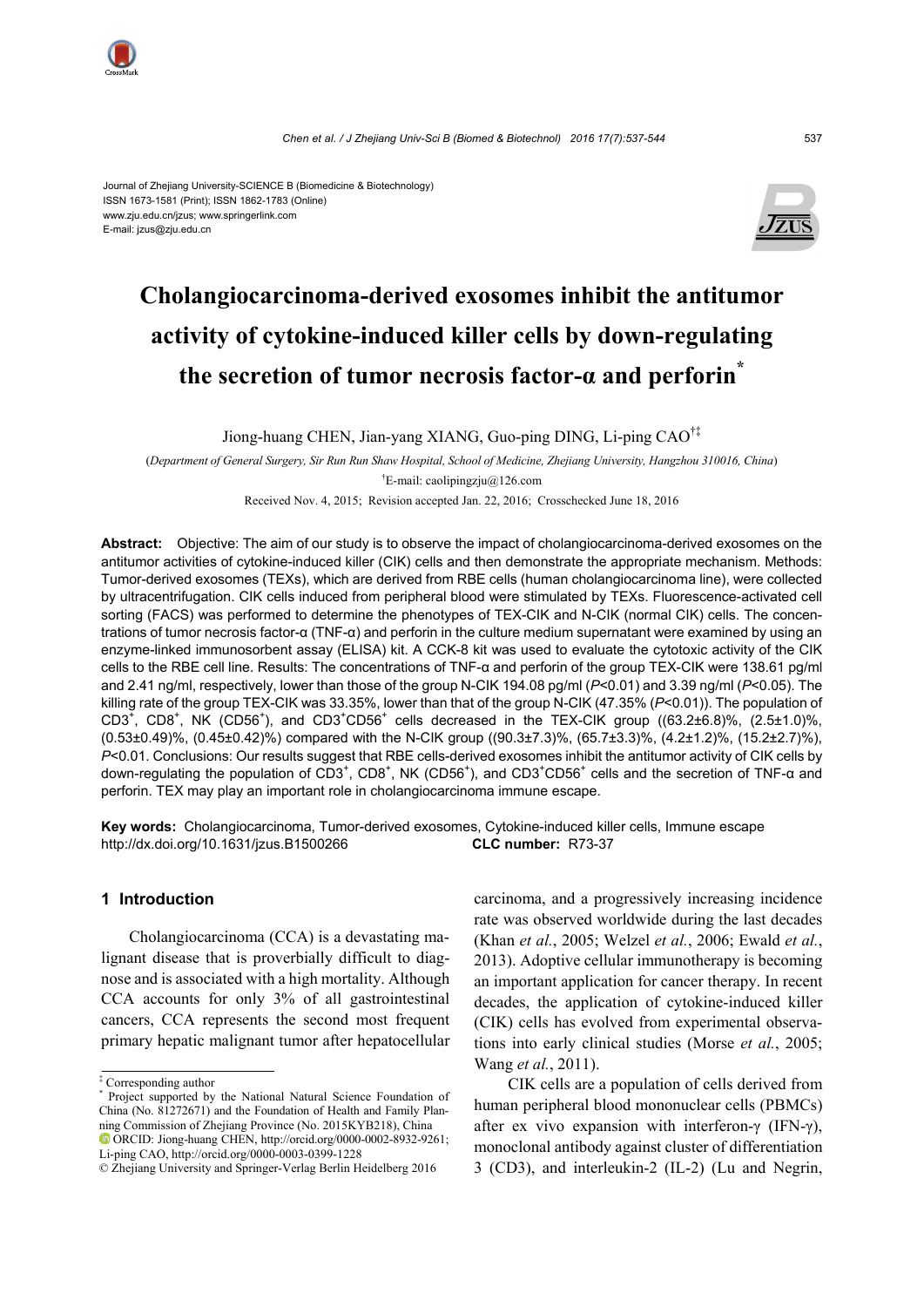1994). CIK cells have a higher proliferation rate, increased cytolytic activities, and a non-major histocompatibility complex (MHC)-restricted killing of tumor cells by secreting tumor necrosis factor-α (TNF- $\alpha$ ) and perforin. CIK cells-based immunotherapy has proved to be effective in patients with a variety of malignancies, including CCA. Perforin and TNF-α, which are secreted by CIK cells, play a critical role in killing tumor cells and in immunotherapy against tumors. CIK cells have a potent cytotoxicity against tumor cells in vitro (Hongeng *et al.*, 2003), but the curative effect of immunotherapy based on CIK cells is not that satisfying (Morse *et al.*, 2005). Thus, we suspect that some substances secreted by tumor cells inhibit the activities of CIK cells.

Exosomes are small vesicles, about 40–100 nm in size, that are secreted by a variety of cell types, such as B-cells, T-cells, dendritic cells, and tumor cells (Raposo *et al.*, 1996; Zitvogel *et al.*, 1998; Wolfers *et al.*, 2001). Tumor-derived exosomes (TEXs) have been shown to play an important role in the immune system, by mediating antigen and cytokine secretions (Bretz *et al.*, 2013; Thompson *et al.*, 2013).

In this study, in order to confirm the impact of TEX to CIK cells, we used the RBE cell line (human CCA cell line) to generate TEX. CIK cells were stimulated by TEX to evaluate the antitumor activities to the RBE cell line and to probe into their mechanisms, which caused CIK therapy to be dissatisfactory.

#### **2 Materials and methods**

#### **2.1 Cell lines and culture**

The RBE cell line, which is one of the human CCA cell lines, was obtained from the Committee of Type Culture Collection of the Chinese Academy of Sciences (Shanghai, China). RBE cells were grown in the Roswell Park Memorial Institute (RPMI)-1640 medium (Gibco, USA) supplemented with  $10\%$  (v/v) fetal bovine serum (FBS; Gibco, USA) and antibiotics (50 μg/ml each of penicillin, streptomycin, and gentamicin; Gibco, USA) at 37 °C in a humidified 5%  $CO<sub>2</sub>$  and 95% of air atmosphere.

## **2.2 Preparation of CIK cells**

We collected 15 ml of peripheral blood in evacuated tubes that contained heparin. PBMCs were isolated by using Ficoll density-gradient centrifugation and incubated in tissue culture flasks at 37 °C for 2 h, supplemented with an RPMI-1640 medium. On Day 0, for the non-adherent PBMCs we added 1000 U/ml recombinant human IFN-γ (Genentech, USA). After 24 h, 500 U/ml IL-2 (Chiron, USA), and 50 μg/ml CD3 monoclonal antibody (OKT3; Ortho Biotech, USA) were added and then these cells were cultured for another 7 d. Half of the old medium was replaced every 2 d with fresh CIK medium and 500 U/ml IL-2, respectively.

## **2.3 Preparation and identification of TEX**

## 2.3.1 Cell culture

The RBE cells were cultured in an RPMI-1640 medium, supplemented with 10% FBS and antibiotics, as described previously, until the culture flask was almost full. Then, the culture media were discarded, and the cells were washed three times with phosphatebuffered saline (PBS; Gibco, USA). Next, new media supplemented with RPMI-1640 medium, without FBS, and the antibiotics mentioned above were added to the media, and the cells were cultured for another 72 h.

#### 2.3.2 Isolation of TEX

After that, the cell culture media were collected and sequential centrifugations were performed. The cell culture media were centrifuged at 300*g* for 3 min at 4 °C to remove floating cells. These supernatants were then centrifuged at 2000*g* for 15 min at 4 °C and at 12 000*g* for 35 min at 4 °C to remove all cell debris. These supernatants were then passed through a 0.22-µm filter (Millipore, USA). The filtrates were ultracentrifuged at 120 000*g* for 3 h at 4 °C to collect exosomes using an Optima TLX Ultracentrifuge (Beckman Coulter, CA, USA). Exosome pellets were resuspended in PBS and were further ultracentrifuged at 120 000*g* for 3 h at 4 °C. Exosome protein quantification was performed using a BCA protein assay kit (KeyGen Biotechnologies, China). The final exosome pellets were stored at −80 °C until use (Chiba *et al.*, 2012).

#### 2.3.3 Nanoparticle tracking analysis

Isolated TEX from RBE cell lines were analyzed using the nanoparticle tracking analysis (NTA) Version 2.3 Build 0034. Analysis of the data was done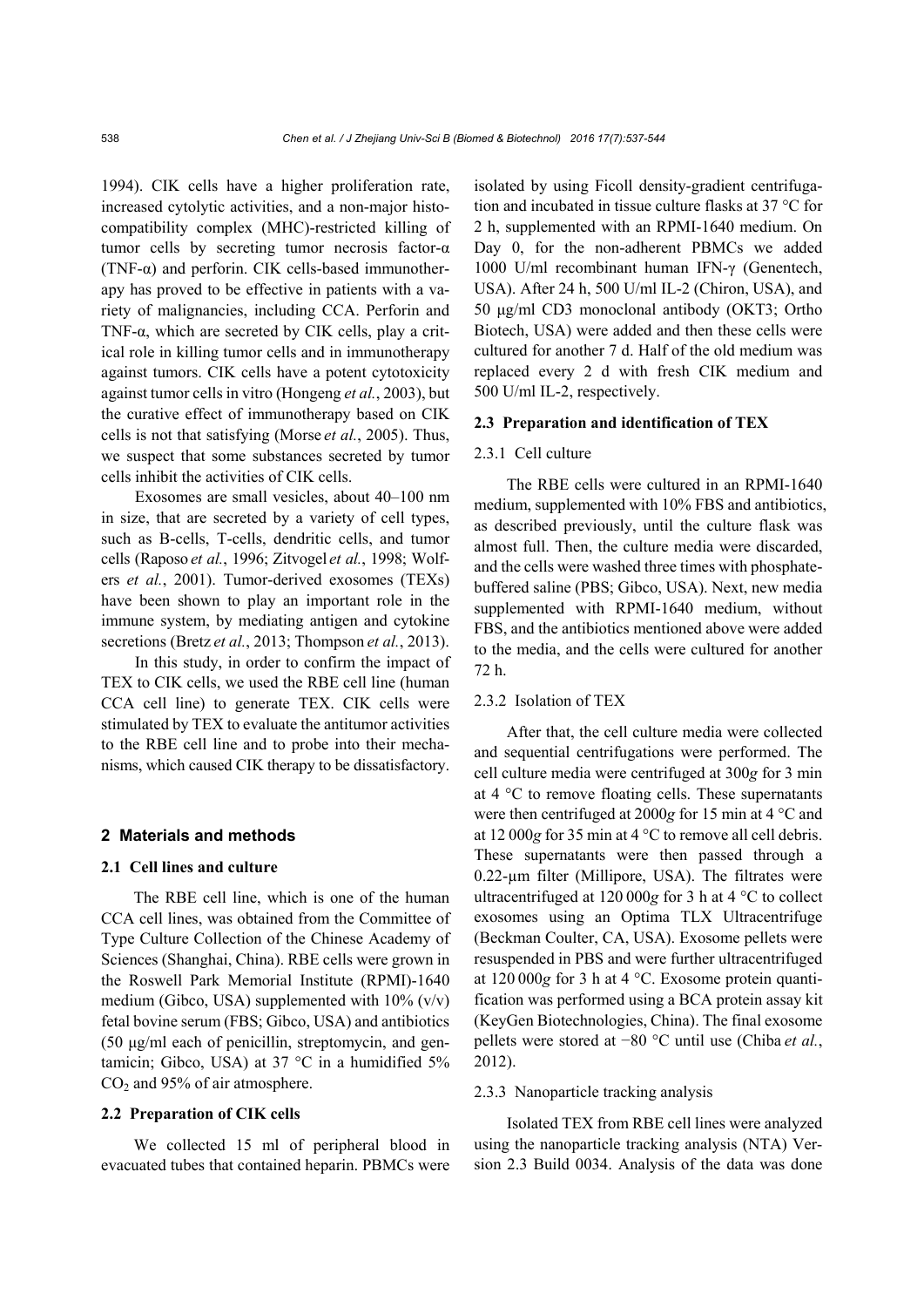using the software supplied with the machine. Graphical analysis shows the size distribution of the TEX.

## 2.3.4 Western blot analysis

TEX was isolated by the procedure mentioned above from the RBE cell lines. A total of 20 μg TEX and RBE cell samples were solubilized in NP40 buffer (Boston BioProducts, MA, USA) and were run on a Western blot according to standard protocols. The following antibodies were used: mouse anti-CD63 (1:500, Abcam, UK), mouse anti-tumor susceptibility gene 101 (TSG101) (1:500, Abcam, UK), mouse anti-ALIX (1:500, Abcam, UK), and glyceraldehyde-3-phosphate dehydrogenase (GAPDH) (Abcam, UK) as the loading control.

## **2.4 Identification of CIK cells**

An amount of  $1 \times 10^6$  CIK cells was harvested and washed twice with PBS. These cells were resuspended in 150 μl of PBS, labeled with 20 μl of antibodies against CD3/4/8 (PerCP-conjugated anti-CD3, FITC-conjugated anti-CD4, PE-conjugated anti-CD8; BD Biosciences, USA) and 10 μl of anti-CD56 antibody (APC-conjugated anti-CD56; BD Biosciences, USA), and placed in the dark for 30 min at  $4^{\circ}$ C, and then washed twice with PBS. Fluorescence-activated cell sorting (FACS) was applied by using a FACSCalibur flow cytometer (BD Biosciences, USA) and CellQuest software (BD Biosciences, USA).

## **2.5 Detection of TNF-α and perforin**

An amount of  $1\times10^6$  CIK cells was added to a new 6-well flat-bottomed plate. These CIK cells, labeled as group TEX-CIK, were then treated with TEX at a ratio of  $1 \times 10^6$  CIK cells:20 µg of TEX for 24 h. Another batch of  $1 \times 10^6$  CIK cells, labeled as group N-CIK, was added to a new 6-well flatbottomed plate for 24 h. After 24 h, the concentrations of TNF-α and perforin in the culture medium supernatant, with or without TEX, were examined by using an enzyme-linked immunosorbent assay (ELISA) kit (BD Biosciences, USA). Each group was tested in triplicate.

## **2.6 Cytotoxic examination of CIK cells**

The RBE cells in the logarithmic growth phase were added to a 96-well plate (10 000 cells/well) as a target group. On the second day, TEX-CIK and N-CIK cells were added as an effector to the target ratio of 10:1 and tested in triplicate. Mixed incubation was done for 24 h. The supernatant was removed and all cells were washed twice with PBS. Then, CCK-8 was added, followed by incubation for another 3 h. The blank control was set with only PBS and CCK-8. The absorbance (optical density (OD)) was measured at 450 nm using a microplate reader. The killing rate was calculated as follows: killing rate=(OD<sub>experiment</sub>− ODblank)/(ODnegative−ODblank)×100%.

## **2.7 Statistical analysis**

Data were expressed as the mean±standard deviation (SD). A *t*-test was used for analysis of comparisons, correlation, and variance using SPSS 19.0 software (IBM, USA). *P*<0.05 was regarded as statistically significant.

#### **3 Results**

## **3.1 Characterization of TEX**

A Philips 208 transmission electron microscope (FEI Company, the Netherlands) was utilized to analyze our TEX preparation for the RBE cell supernatants from a morphological point of view. The electron microscopy indicated that TEX was accorded with the characteristics of the exosomes (Fig. 1a). The size distribution of TEX was confirmed by using the Nanoparticle tracking analysis (Version 2.3 Build 0034), which was consistent with the exosomes (Fig. 1b). The exosome identity markers ALIX, CD63, and TSG101 were confirmed by using a Western blot analysis (Fig. 1c).

#### **3.2 Phenotypic analysis of CIK cells**

To determine the immunological effects of TEX-CIK and N-CIK cells, the phenotypes were characterized. The population of  $CD3^+$ ,  $CD8^+$ , NK (CD56<sup>+</sup>) and CD3<sup>+</sup>CD56<sup>+</sup> cells decreased in the TEX-CIK group  $((63.2\pm6.8)\%, (2.5\pm1.0)\%, (0.53\pm0.49)\%,$  $(0.45\pm0.42)\%$  compared with the N-CIK group  $((90.3\pm7.3)\%, (65.7\pm3.3)\%, (4.2\pm1.2)\%, (15.2\pm2.7)\%$  $(P<0.01$ ; Fig. 2). The population of CD4<sup>+</sup> cells in the TEX-CIK group was  $(10.1\pm 2.5)\%$ , not statistically significant when compared with that  $(12.3\pm2.7)\%$  in the N-CIK group  $(P>0.05)$ .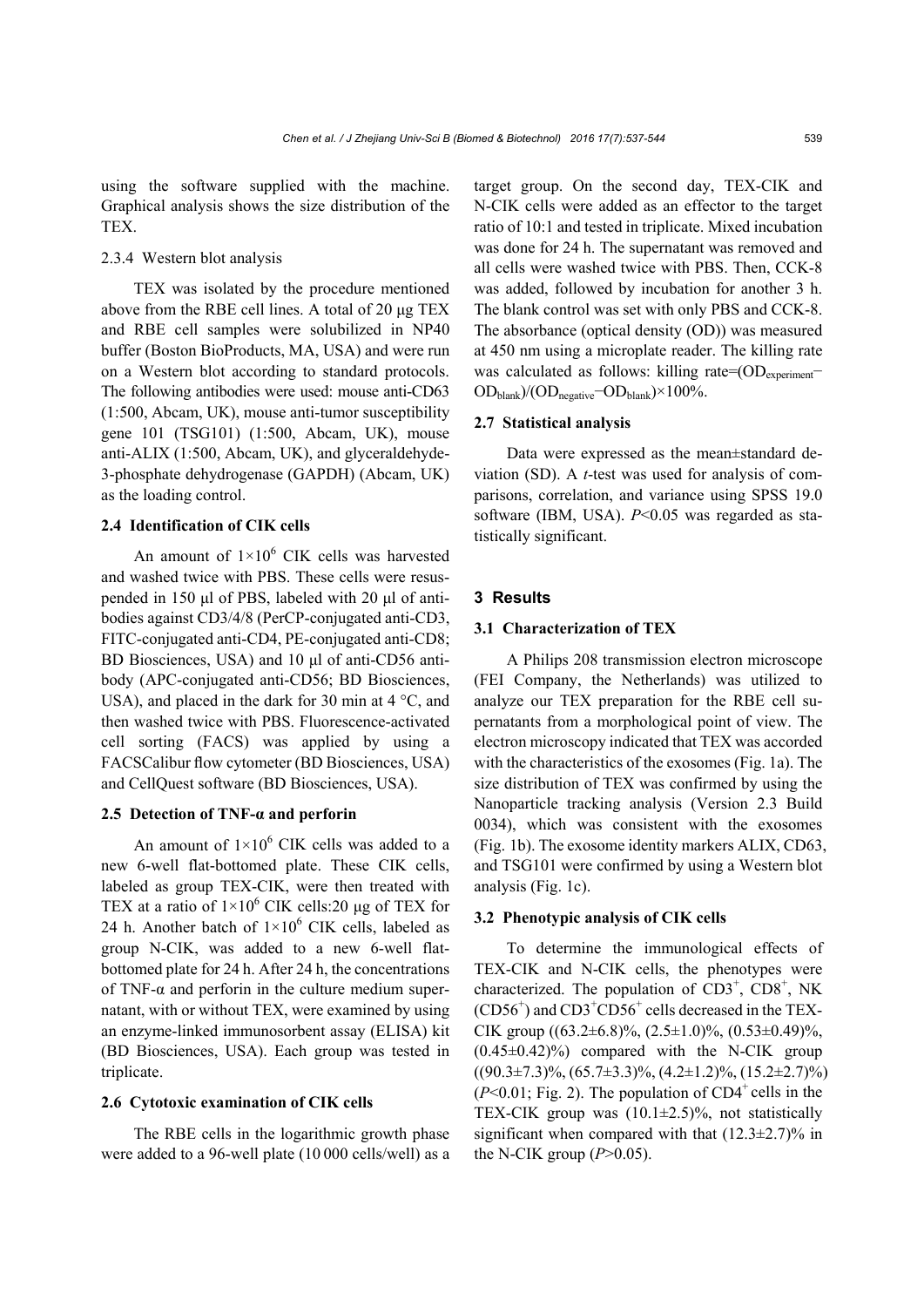



(a) Electron microscopy of TEX (bar=100 nm). The culture supernatants yielded pellets consisting of a similar population of vesicles 30–120 nm in diameter. (b) The size distribution of TEX. (c) Western plot showing the expressions of exosomal markers ALIX, TSG101, and CD63 in TEX, with GAPDH as the loading control





The populations of CD3<sup>+</sup>, CD8<sup>+</sup>, NK (CD56<sup>+</sup>), and CD3<sup>+</sup>CD56<sup>+</sup> cells decreased in the TEX-CIK group compared with the N-CIK group ( $P < 0.01$ ). However, the population change of CD4<sup>+</sup> cells was not statistically significant ( $P > 0.05$ )

## **3.3 TEX down-regulates the secretion of TNF-α and perforin**

The concentrations of TNF- $\alpha$  and perform of the group TEX-CIK were (138.61±46.01) pg/ml and  $(2.41\pm1.10)$  ng/ml, respectively, lower than those of the group N-CIK (194.08 $\pm$ 35.14) pg/ml and (3.39 $\pm$ 1.39) ng/ml (*P*<0.05; Fig. 3).

## **3.4 TEX inhibits the antitumor activity of the CIK cells**

The killing rate of the group TEX-CIK was  $(33.35\pm$ 10.05)%, significantly lower than that of the group N-CIK (47.35±12.74)% (*P*<0.01; Fig. 4).

### **4 Discussion**

CCA was first reported by Durand-Fardel in 1840 (Olnes and Erlich, 2004). The disease is notoriously difficult to diagnose and is usually fatal because of its late clinical identification and the lack of effective non-surgical therapeutic modalities (Khan *et al.*, 2005). Over the past two decades, the development of CIK cells for the treatment of carcinoma has received considerable attention. CIK cells have a major histocompatibility complex (MHC)-independent antitumor ability in both solid and hematologic malignancies. The antitumor activity is primarily related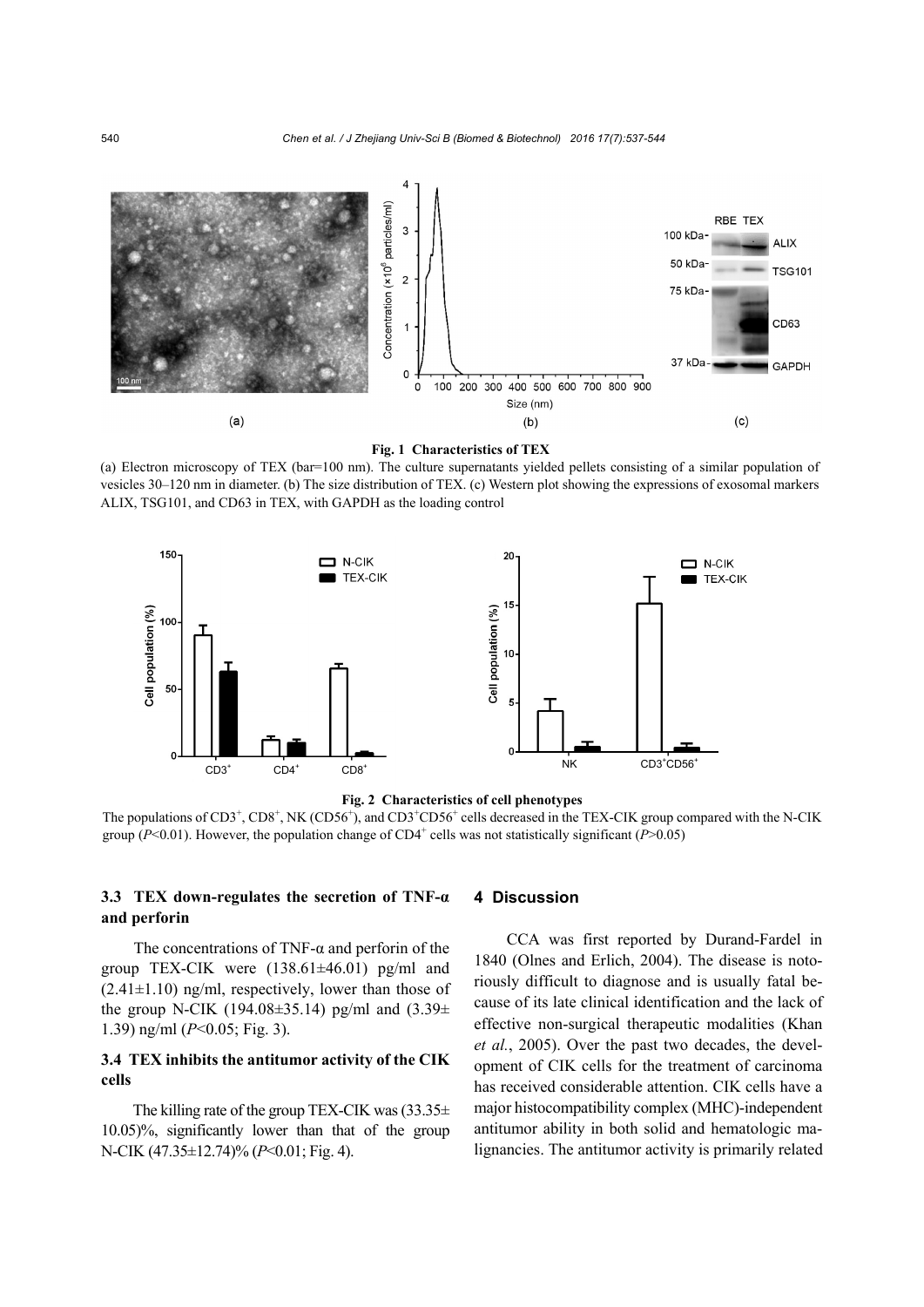

(a) The concentration of TNF- $\alpha$  of the groups TEX-CIK and N-CIK were (138.61±46.01) pg/ml, (194.08±35.14) pg/ml, respectively. (b) The concentration of perforin of the groups TEX-CIK and N-CIK were (2.41±1.10) ng/ml, (3.39±1.39) ng/ml, respectively. The secretion of TNF-α (*P*<0.01) and perforin (*P*<0.05) was down-regulated by TEX in the CIK cells



The killing rate of the group TEX-CIK was  $(33.35 \pm 10.05)\%$ , significantly lower than that of the group N-CIK  $(47.35\pm$ 12.74)% (*P*<0.01)

to a high percentage of the  $CD3<sup>+</sup>CD56<sup>+</sup>$  subset (Ma *et al.*, 2012; Nakano *et al.*, 2012). The exact mechanism is still unclear, but primarily relates to the secretion of cytokines to inhibit the growth of tumor cells (Pievani *et al.*, 2011; Wang *et al.*, 2011; Yang *et al.*, 2012). A large number of in vitro studies had confirmed the ability of CIK cells to kill various types of solid tumors. The CD3<sup>+</sup>CD56<sup>+</sup> fraction of CIK cells is considered the crucial effector for the antitumor activities. Proofs of antitumor activities were clearly provided but the clinical responses were much lower than expected (Mesiano *et al.*, 2012).

Exosomes are microvesicles released from various cells into the extracellular space, including tumor cell lines (Thompson *et al.*, 2013). TEXs have been shown to play an important role in the immune system (Sun *et al.*, 2012) by mediating apoptosis of the T lymphocytes and down-regulating the cytokine's presentation (Wolfers *et al.*, 2001). CD3 as a T-cell co-receptor is an important part of the T-cell receptor (TCR) complex. CD8 also serves as a co-receptor for the TCR and binds it to an MHC class I molecule (Garcia *et al*., 1996). The importance of the MHC class and TCR in cancer immunology is greater than expected when compared with previous studies (Slansky *et al.*, 2000; Xue *et al.*, 2013).

The results in this study showed the imporatance of TEX in down-regulating the population of  $CD3^+$ ,  $CDS<sup>+</sup>$ , NK  $(CDS6<sup>+</sup>)$ , and  $CD3<sup>+</sup>CD56<sup>+</sup>$  cells in the TEX-CIK group when compared with the N-CIK group (*P*<0.01). The concentrations of TNF-α and perforin in the group TEX-CIK were lower than those in the group N-CIK (*P*<0.05). The down-regulation of CD3 and CD8 may attenuate the ability of antigen in presenting, thus meditating the tumor immune escape. Taylor *et al.* (2003) suggested that FasL associated with TEXs was responsible for apoptosis of the T lymphocytes and a decrease of  $CD3<sup>+</sup>$  cells in patients with ovarian carcinoma. Wieckowski *et al.* (2009) showed that tumor-derived microvesicles induce apoptosis in  $CDS<sup>+</sup> T$  lymphocytes. The subset of the CD3<sup>+</sup> CD56<sup>+</sup> cells, which expresses both the T-cell marker CD3 and the natural killer cell marker CD56, is termed non-MHC-restricted T cells. These cells are capable of killing both autologous and allogeneic tumor targets, and show the greatest cytotoxicity (Schmidt-Wolf et al., 1993). CD3<sup>+</sup>CD56<sup>+</sup> lymphocytes play a critical role in the antitumor process by secreting TNF- $\alpha$  and perforin. TNF- $\alpha$  is a cytokine able to induce hemorrhagic necrosis of tumors and is regarded as a promising approach for cancer therapeutics (Carswell *et al.*, 1975). TNF-α is able to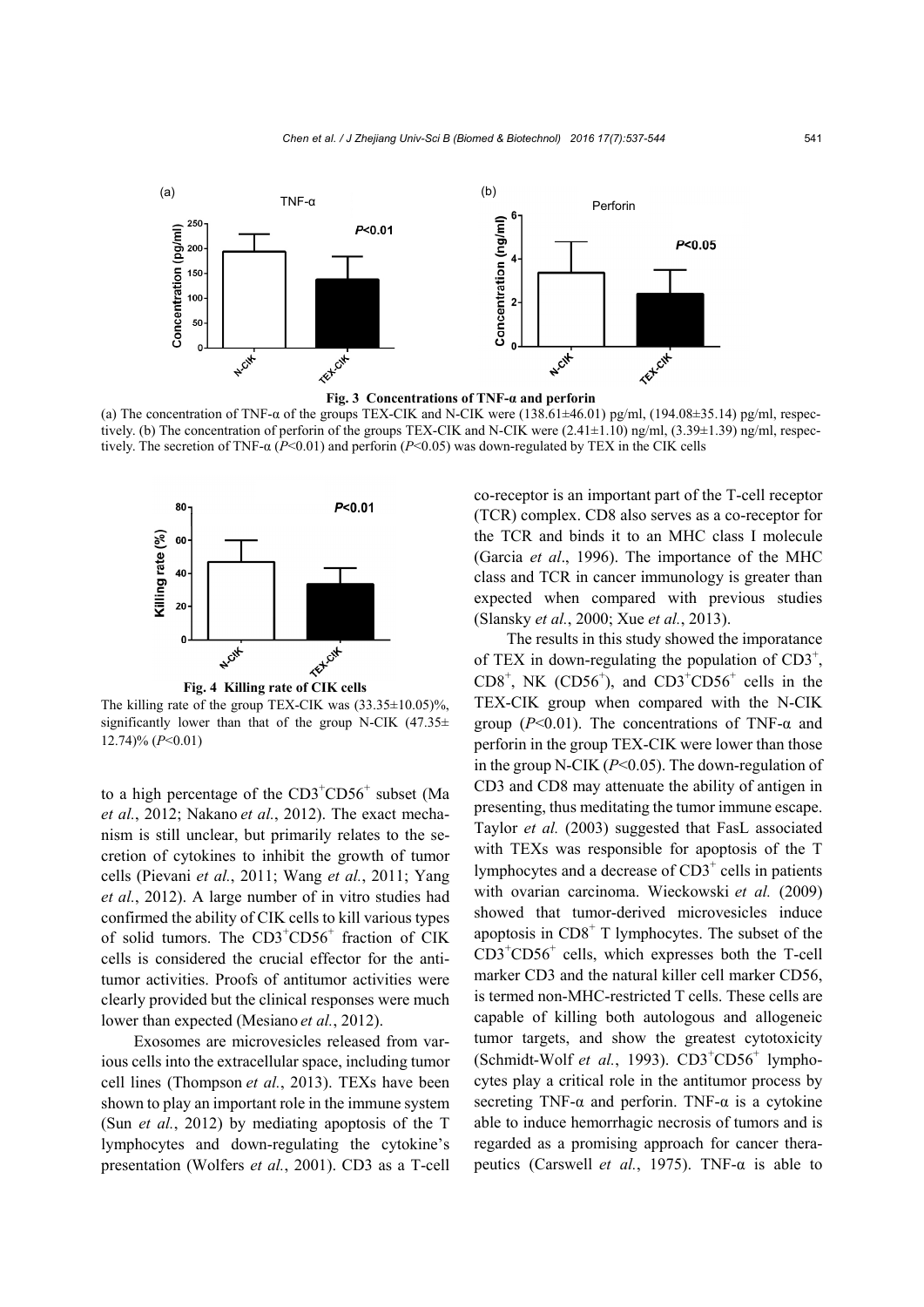induce fever, apoptotic cell death, cachexia, and inflammation, and to inhibit tumorigenesis and viral replication. Perforin is a cytolytic mediator produced by killer lymphocytes. The protein is partially homologous to the terminal components of the membrane attack complex, which complements and produces pores of up to 20 nm in diameter in the target membranes (Liu *et al.*, 1995). Upon degranulation, perforin inserts itself into the target cell's plasma membrane, forming pores (Tschopp *et al.*, 1986). This protein creates transmembrane tubules and is capable of lysing non-specifically a variety of target cells. This protein is one of the main cytolytic proteins of cytolytic granules, and it is also known to be a key effector molecule for T-cell- and natural killer-cellmediated cytolysis. The data above showed that TEX down-regulated the population of  $CD3^+$ ,  $CD8^+$ , NK  $(CD56<sup>+</sup>)$ , and  $CD3<sup>+</sup>CD56<sup>+</sup>$  cells, especially the population of  $CD3^+CD56^+$  cells, resulting in the secretion decreases of TNF-α and perforin, thus the antitumor ability of the TEX-CIK group was lower than that of the N-CIK group. An increasing number of literature show that transforming growth factor-β (TGF-β), Wnt signaling components, phosphatase and tensin homolog (PTEN), epidermal growth factor receptor (EGFR), and Fas ligand may play important roles in exosomemeditated tumor immunosuppression (Apte *et al.*, 2013). Thus, the further mechanism underlying the depletion of  $CD3<sup>+</sup>CD56<sup>+</sup>$  CIK cells upon exosome treatment needs additional research.

## **5 Conclusions**

From this discussion, one may conclude that RBE cells-derived exosomes (TEXs) inhibit the antitumor activity of CIK cells by down-regulating the population of  $CD3^+$ ,  $CD8^+$ , NK  $(CD56^+)$ , and  $CD3^+CD56^+$  cells and the secretion of TNF- $\alpha$  and perforin. TEX may play an important role in CCA immune escape.

## **Compliance with ethics guidelines**

Jiong-huang CHEN, Jian-yang XIANG, Guo-ping DING, and Li-ping CAO declare that they have no conflict of interest.

All procedures followed were in accordance with the ethical standards of the responsible committee on human experimentation (institutional and national) and with the Helsinki Declaration of 1975, as revised in 2008 (5). Informed consent was obtained from all patients for being included in the study. All participants or their guardians gave written consent for their blood samples to be used for scientific research. The research protocol was reviewed and approved by the Research Ethics Committee of Zhejiang University, Hangzhou, China.

#### **References**

- Apte, M.V., Wilson, J.S., Lugea, A., *et al.*, 2013. A starring role for stellate cells in the pancreatic cancer microenvironment. *Gastroenterology*, **144**(6):1210-1219. http://dx.doi.org/10.1053/j.gastro.2012.11.037
- Bretz, N.P., Ridinger, J., Rupp, A.K., *et al.*, 2013. Body fluid exosomes promote secretion of inflammatory cytokines in monocytic cells via Toll-like receptor signaling. *J. Biol. Chem.*, **288**(51):36691-36702. http://dx.doi.org/10.1074/jbc.M113.512806
- Carswell, E.A., Old, L.J., Kassel, R.L., *et al.*, 1975. An endotoxin-induced serum factor that causes necrosis of tumors. *PNAS*, **72**(9):3666-3670. http://dx.doi.org/10.1073/pnas.72.9.3666
- Chiba, M., Kimura, M., Asari, S., 2012. Exosomes secreted from human colorectal cancer cell lines contain mRNAs, microRNAs and natural antisense RNAs, that can transfer into the human hepatoma HepG2 and lung cancer A549 cell lines. *Oncol. Rep.*, **28**(5):1551-1558. http://dx.doi.org/10.3892/or.2012.1967
- Ewald, F., Grabinski, N., Grottke, A., *et al.*, 2013. Combined targeting of AKT and mTOR using MK-2206 and RAD001 is synergistic in the treatment of cholangiocarcinoma. *Int. J. Cancer*, **133**(9):2065-2076. http://dx.doi.org/10.1002/ijc.28214
- Garcia, K.C., Scott, C.A., Brunmark, A., *et al.*, 1996. CD8 enhances formation of stable T-cell receptor/MHC class I molecule complexes. *Nature*, **384**(6609):577-581. http://dx.doi.org/10.1038/384577a0
- Hongeng, S., Petvises, S., Worapongpaiboon, S., *et al.*, 2003. Generation of CD3<sup>+</sup>CD56<sup>+</sup> cytokine-induced killer cells and their in vitro cytotoxicity against pediatric cancer cells. *Int. J. Hematol.*, **77**(2):175-179. http://dx.doi.org/10.1007/BF02983217
- Khan, S.A., Thomas, H.C., Davidson, B.R., *et al.*, 2005. Cholangiocarcinoma. *Lancet*, **366**(9493):1303-1314. http://dx.doi.org/10.1016/S0140-6736(05)67530-7
- Liu, C.C., Walsh, C.M., Young, J.D., 1995. Perforin: structure and function. *Immunol. Today*, **16**(4):194-201. http://dx.doi.org/10.1016/0167-5699(95)80121-9
- Lu, P.H., Negrin, R.S., 1994. A novel population of expanded human CD3<sup>+</sup>CD56<sup>+</sup> cells derived from T cells with potent in vivo antitumor activity in mice with severe combined immunodeficiency. *J. Immunol.*, **153**(4):1687-1696.
- Ma, Y., Xu, Y.C., Tang, L., *et al.*, 2012. Cytokine-induced killer (CIK) cell therapy for patients with hepatocellular carcinoma: efficacy and safety. *Exp. Hematol. Oncol.*, **1**(1):11.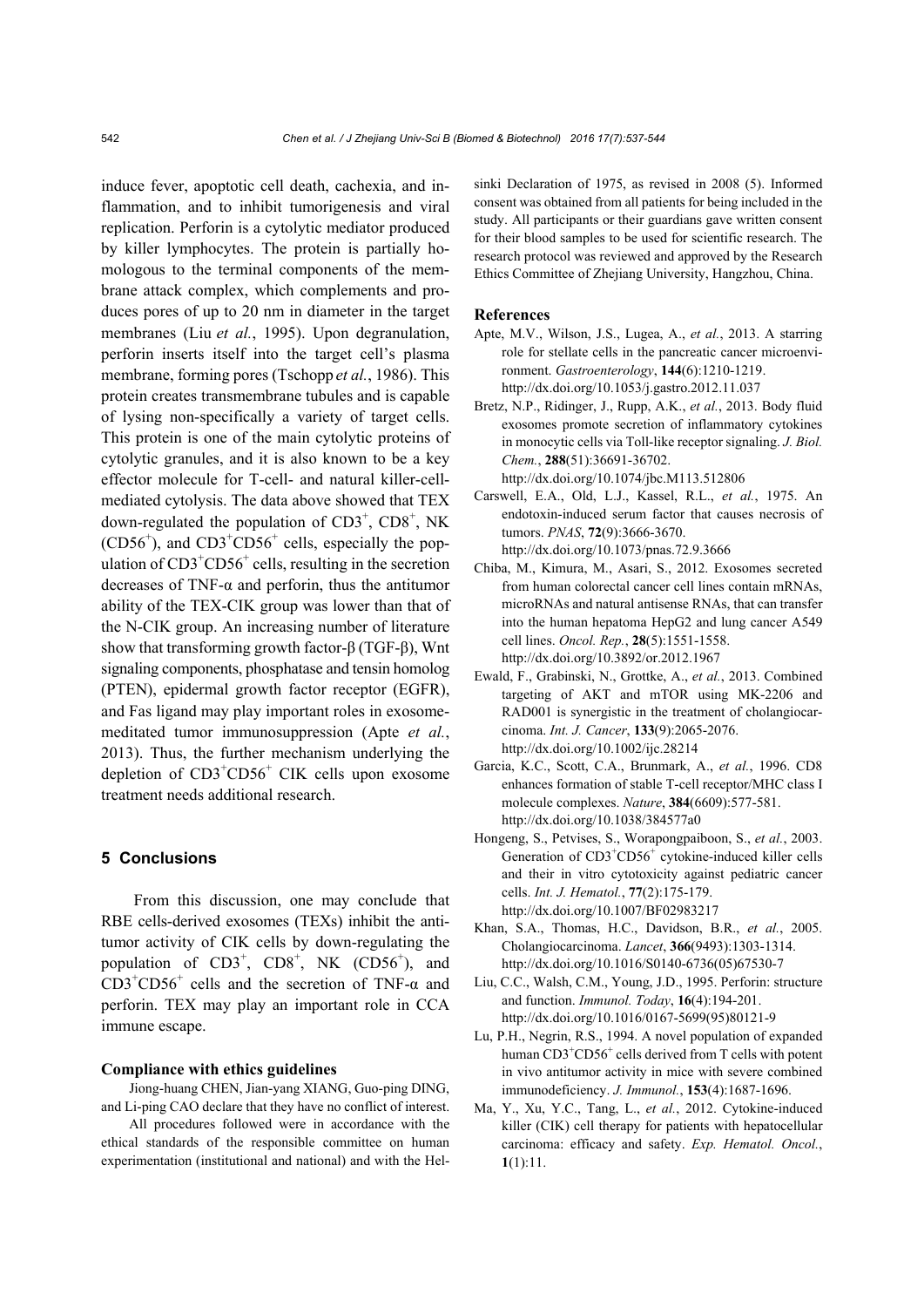http://dx.doi.org/10.1186/2162-3619-1-11

- Mesiano, G., Todorovic, M., Gammaitoni, L., *et al.*, 2012. Cytokine-induced killer (CIK) cells as feasible and effective adoptive immunotherapy for the treatment of solid tumors. *Expert Opin. Biol. Ther.*, **12**(6):673-684. http://dx.doi.org/10.1517/14712598.2012.675323
- Morse, M.A., Garst, J., Osada, T., *et al.*, 2005. A phase I study of dexosome immunotherapy in patients with advanced non-small cell lung cancer. *J. Transl. Med.*, **3**(1):9. http://dx.doi.org/10.1186/1479-5876-3-9
- Nakano, M., Saeki, C., Takahashi, H., *et al.*, 2012. Activated natural killer T cells producing interferon-gamma elicit promoting activity to murine dendritic cell-based autoimmune hepatic inflammation. *Clin. Exp. Immunol.*, **170**(3):274-282.

http://dx.doi.org/10.1111/j.1365-2249.2012.04664.x

- Olnes, M.J., Erlich, R., 2004. A review and update on cholangiocarcinoma. *Oncology*, **66**(3):167-179. http://dx.doi.org/10.1159/000077991
- Pievani, A., Borleri, G., Pende, D., *et al.*, 2011. Dualfunctional capability of CD3<sup>+</sup>CD56<sup>+</sup> CIK cells, a T-cell subset that acquires NK function and retains TCRmediated specific cytotoxicity. *Blood*, **118**(12):3301-3310. http://dx.doi.org/10.1182/blood-2011-02-336321
- Raposo, G., Nijman, H.W., Stoorvogel, W., *et al.*, 1996. B lymphocytes secrete antigen-presenting vesicles. *J. Exp. Med.*, **183**(3):1161-1172.

http://dx.doi.org/10.1084/jem.183.3.1161

- Schmidt-Wolf, I.G., Lefterova, P., Mehta, B.A., *et al.*, 1993. Phenotypic characterization and identification of effector cells involved in tumor cell recognition of cytokineinduced killer cells. *Exp. Hematol.*, **21**(13):1673-1679. http://dx.doi.org/10.1016/b978-0-12-341360-4.50012-3
- Slansky, J.E., Rattis, F.M., Boyd, L.F., *et al.*, 2000. Enhanced antigen-specific antitumor immunity with altered peptide ligands that stabilize the MHC-peptide-TCR complex. *Immunity*, **13**(4):529-538. http://dx.doi.org/10.1016/S1074-7613(00)00052-2
- Sun, D., Zhuang, X., Zhang, S., *et al.*, 2012. Exosomes are endogenous nanoparticles that can deliver biological information between cells. *Adv. Drug. Deliv. Rev.*, **65**(3): 342-347.

http://dx.doi.org/10.1016/j.addr.2012.07.002

- Taylor, D.D., Gerçel-Taylor, C., Lyons, K.S., *et al.*, 2003. T-cell apoptosis and suppression of T-cell receptor CD3-ζ by Fas ligand containing membrane vesicles shed from ovarian tumors. *Clin. Cancer Res*., **9**(14):5113-5119.
- Thompson, C.A., Purushothaman, A., Ramani, V.C., *et al.*, 2013. Heparanase regulates secretion, composition, and function of tumor cell-derived exosomes. *J. Biol. Chem.*, **288**(14):10093-10099.

http://dx.doi.org/10.1074/jbc.C112.444562

Tschopp, J., Masson, D., Stanley, K.K., 1986. Structural/ functional similarity between proteins involved in complement- and cytotoxic T-lymphocyte-mediated cytolysis. *Nature*, **322**(6082):831-834. http://dx.doi.org/10.1038/322831a0

- Wang, Y., Dai, H., Li, H., *et al.*, 2011. Growth of human colorectal cancer SW1116 cells is inhibited by cytokineinduced killer cells. *Clin. Dev. Immunol.*, **2011**:621414. http://dx.doi.org/10.1155/2011/621414
- Welzel, T.M., McGlynn, K.A., Hsing, A.W., *et al.*, 2006. Impact of classification of hilar cholangiocarcinomas (Klatskin tumors) on the incidence of intra- and extrahepatic cholangiocarcinoma in the United States. *J. Natl. Cancer Inst.*, **98**(12):873-875.

http://dx.doi.org/10.1093/jnci/djj234

- Wieckowski, E.U., Visus, C., Szajnik, M., *et al.*, 2009. Tumorderived microvesicles promote regulatory T cell expansion and induce apoptosis in tumor-reactive activated CD8<sup>+</sup> T lymphocytes. *J. Immunol.*, **183**(6):3720-3730. http://dx.doi.org/10.4049/jimmunol.0900970
- Wolfers, J., Lozier, A., Raposo, G., *et al.*, 2001. Tumorderived exosomes are a source of shared tumor rejection antigens for CTL cross-priming. *Nat. Med.*, **7**(3):297-303. http://dx.doi.org/10.1038/85438
- Xue, S.A., Gao, L., Ahmadi, M., *et al.*, 2013. Human MHC class I-restricted high avidity  $CD4^+$  T cells generated by co-transfer of TCR and CD8 mediate efficient tumor rejection in vivo. *Oncoimmunology*, **2**(1):e22590. http://dx.doi.org/10.4161/onci.22590
- Yang, Z., Zhang, Q., Xu, K., *et al.*, 2012. Combined therapy with cytokine-induced killer cells and oncolytic adenovirus expressing IL-12 induce enhanced antitumor activity in liver tumor model. *PLoS ONE*, **7**(9):e44802. http://dx.doi.org/10.1371/journal.pone.0044802
- Zitvogel, L., Regnault, A., Lozier, A., *et al.*, 1998. Eradication of established murine tumors using a novel cell-free vaccine: dendritic cell-derived exosomes. *Nat. Med.*, **4**(5): 594-600.

http://dx.doi.org/10.1038/nm0598-594

## 中文概要

- 题 目:胆管癌外泌体通过抑制肿瘤坏死因子 **α** 与穿孔 素分泌使细胞因子诱导的杀伤细胞抗肿瘤活性 下降
- 目 的: 探索胆管癌来源外泌体(TEX)对细胞因子诱导 的杀伤细胞(CIK)抗肿瘤活性的影响,并初步 探讨其作用机制。
- 创新点:首次通过体外实验证明 TEX 可引起 CIK 抗肿瘤 活性下降,且此作用与肿瘤坏死因子 α(TNF-α) 和穿孔素表达抑制相关。
- 方 法: 采用超速离心法提取人胆管癌细胞(RBE)来源 的外泌体,同时 CIK 通过人外周血培养获得。将 TEX 负载到 CIK 培养体系中作为 TEX-CIK 组,